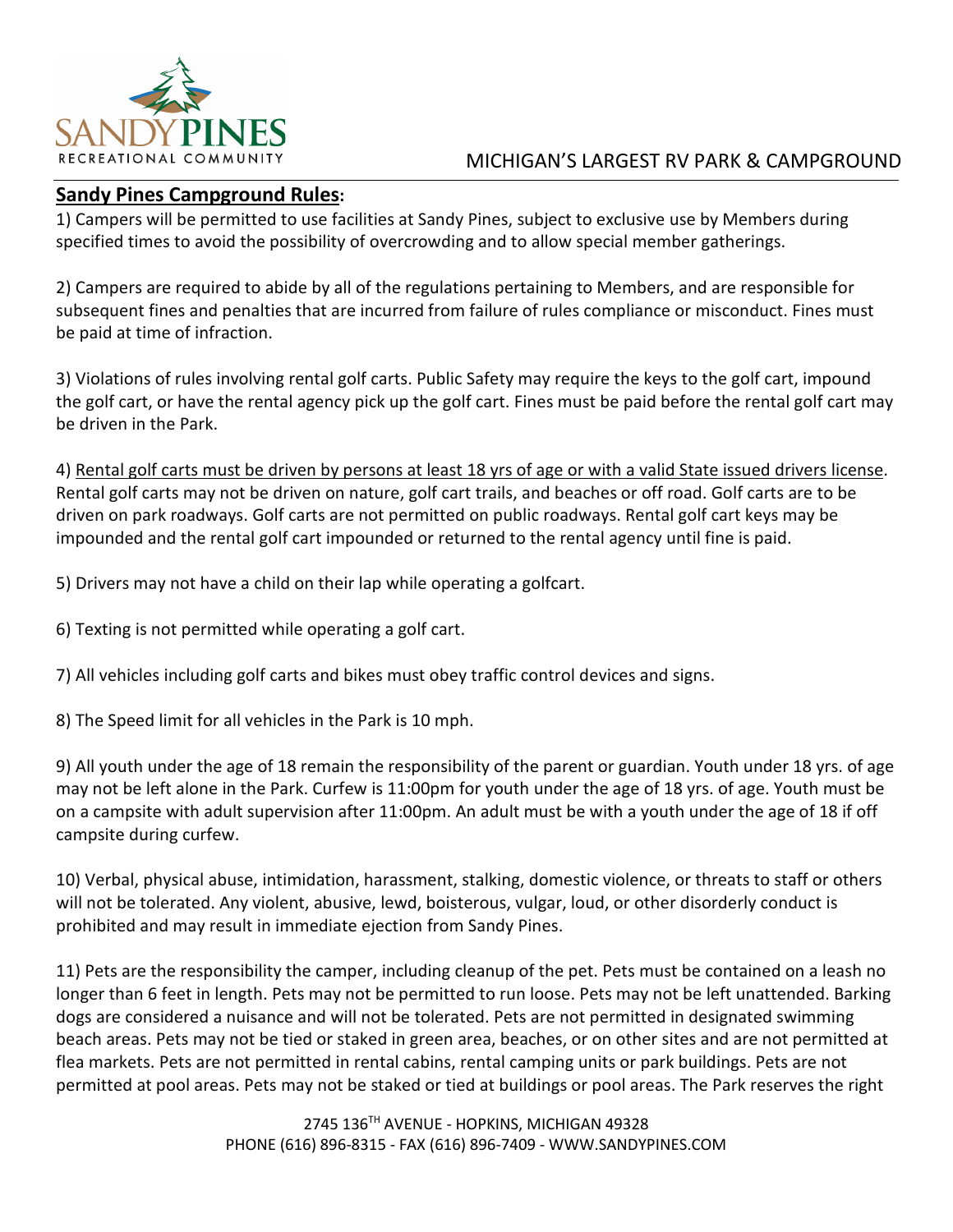

## MICHIGAN'S LARGEST RV PARK & CAMPGROUND

to eject pets (and their owners) that are a threat to the safety or peace of others. Sandy Pines reserves the right to ask a camper to remove any pet from the park at our discretion.

12) Quiet hours are from Midnight to 8:00am. During quiet time the noise at your campsite may not be a nuisance to others. The noise of your camping group or individuals may not cause a nuisance to others.

13) Smoking is prohibited inside park buildings, rental cabins, and rental trailers.

14) Open fire or flame cooking devices are not permitted in cabins.

15) Trash and garbage must be placed in the trash receptacles located throughout the park. Please do not burn trash in fire pits. Trash must be disposed of prior to checkout.

16) Campfires are only permitted in approved firepits. Campfires must be attended at all times. Campfires must be extinguished when campers retire for the night or when leaving the site. A campfire size must not endanger or threaten life or property and be controlled in a safe manner at all times. Please do not dispose of coals or charcoals in trash receptacles.

17) Fluids may not be drained from the camping unit onto the ground. The dump station in phase 1 is intended for waste fluids. Campers are responsible for any waste spills and cost of cleanup. All sewage or gray water must be emptied at the dump station. Direct discharge of sewage is prohibited. A pre-pay pump out service is provided by Sandy Pines for a fee of \$28. Contact Member Services for assistance 616-896-8315 ext. 100 or ext. 101.

18) Trespassing on another person's site is prohibited.

19) Alcoholic beverages are confined to the assigned campsite only. Alcohol is prohibited off campsite, on beaches, while operating vehicles, watercraft, or in park buildings. Operation of any type or mode of transportation under the influence, or with an open container of beverage containing alcohol, is prohibited. Persons must be at least 21 years of age as required by State Law to consume alcoholic beverages. All persons are subject to submitting to an alcohol testing or portable breathalyzer at the request of Public Safety Officers or local law enforcement.

20) Use or possession of illegal drugs is prohibited.

21) **Campers may not bring into Sandy Pines any watercraft, mini bikes, mopeds, golf carts, or any other motorized vehicles** except the following: Licensed cars, trucks, motor homes, and licensed motorcycles.

22) **Call 911 for fire, and medical emergencies**. The Main Gate Public Safety Office number is 616-896-9006 and is open 24hrs/day.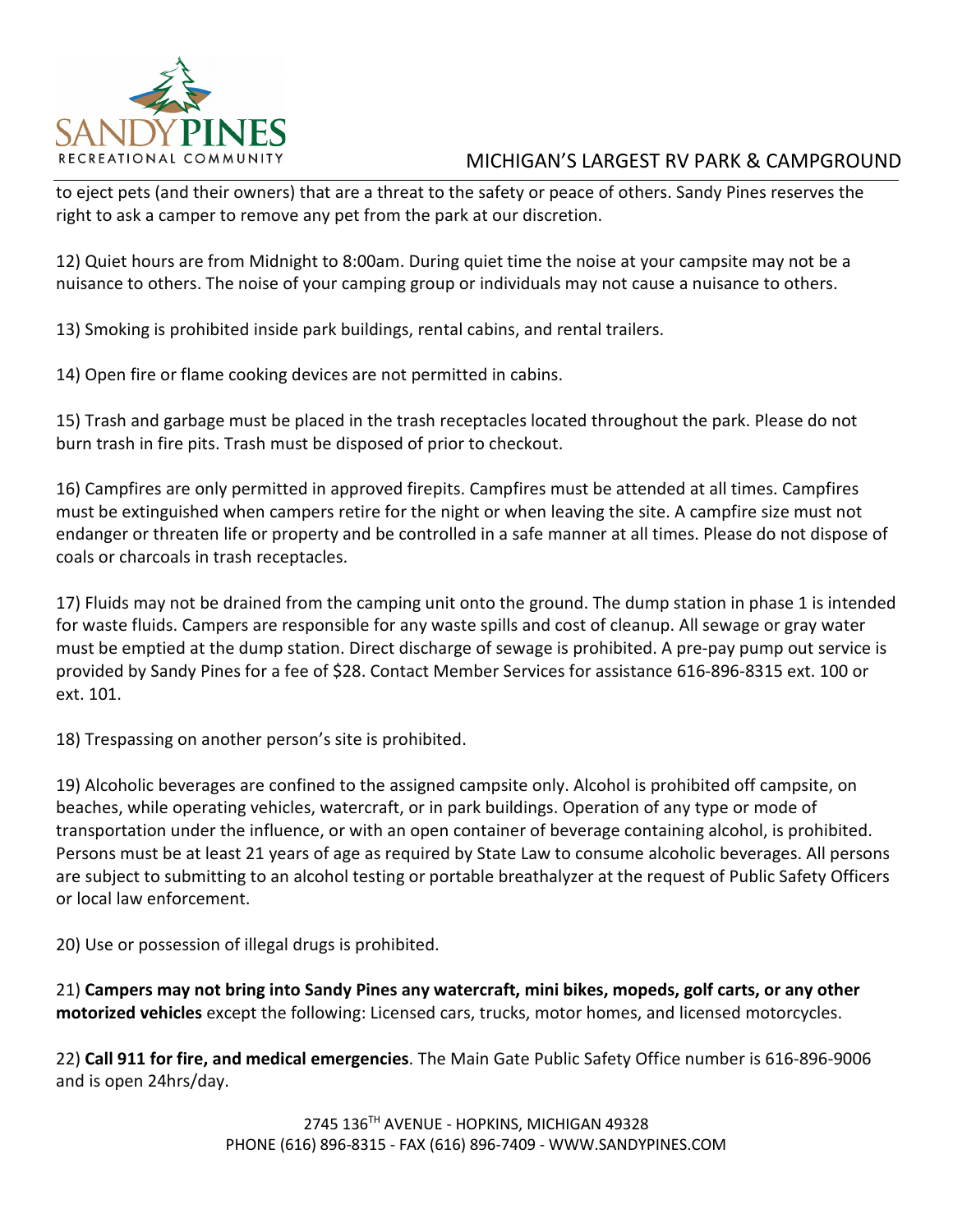

## MICHIGAN'S LARGEST RV PARK & CAMPGROUND

23) One camping unit with wheels is permitted per site. A camping site without a camping unit may pitch two tents.

24) Check in time is 3:00pm. Check out time is 12:00pm. Failing to checkout on time will result in additional camping fees. A service fee of \$75 will be charged to persons overextending their stay in which staff have to respond to advise campers that they are past checkout time.

25) All vehicles must display a current valid vehicle pass. One vehicle pass is given with each camping unit. A second vehicle is \$15 for the reserved dates. Additional vehicles passes are \$15/day. No more than eight persons may stay at one campsite. All vehicles must display a valid pass in the lower left corner of their dash while with in the park. The individual renting the campsite will be responsible for guests visiting or staying at their site.

26) Sandy Pines reserves the right to prohibit a guest or guest camper from utilizing a golf cart or other modes of transportation in the Park due to misconduct, objectionable behavior or failing to comply with Park rules.

27) After being assigned a Campground Site, he/she shall not transfer to a different Campground Site without the approval of the Staff.

28) Peddling and/or soliciting, door to door sales, display of items/goods, business, craft or wares displays or leaflet distribution, posting of signs is prohibited.

29) Fireworks and explosive devices are prohibited. Sparklers are permitted under adult supervision.

30) Discharge of firearms and/or use of weapons is prohibited.

31) Vandalism, damage or destruction of park property is prohibited and persons responsible will be held accountable for the costs of repairs.

32) Glass containers are prohibited on beaches, at the lakeshore and at pools. Food and beverages are not permitted at outdoor pools. Water in plastic bottles is permitted at pools.

33) Vehicles must be parked on the campsite and may not be parked on roadways, neighboring sites, in green areas or obstruct traffic.

34) Rollerblades, skates, skateboards, and bikes are not permitted on tennis courts or basketball courts, or in Park facilities.

35) All Terrain Vehicle (ATV's), use in the Park is prohibited

2745 136TH AVENUE - HOPKINS, MICHIGAN 49328 PHONE (616) 896-8315 - FAX (616) 896-7409 - WWW.SANDYPINES.COM